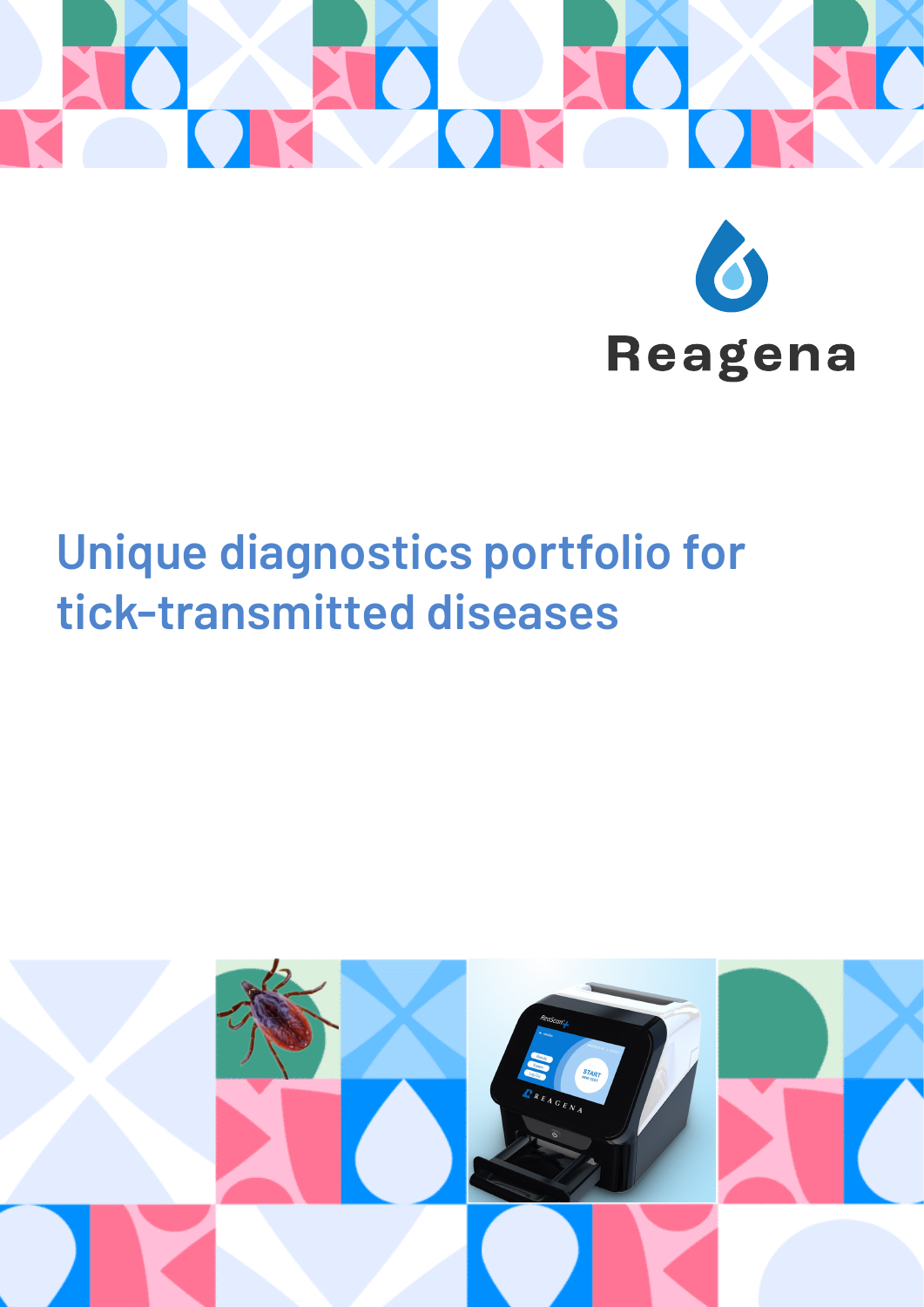## **ReaScan+ reader**

**ReaScan+ reader is a compact rapid test reader with an intuitive graphical user interface. It is fast, reliable, and easy-to-use. The advanced features of the device enable flexible laboratory workflow. You may also use the pre-programmed reading options to optimize usability of the reader. The device is connectable to**  LIS.

| <b>Product</b>                                | Ref.number |
|-----------------------------------------------|------------|
| ReaScan+ reader                               | 105100     |
| ReaScan+ connect server                       | 105130     |
| Zebra DS2208 SR USB-Kit Black barcode scanner | 105110     |
| Dymo LabelWriter 450 printer                  | 105120     |



# **C6 LYME rapid tests**

#### **ReaScan+ C6 LYME IgG**

**ReaScan+ C6 LYME IgG is a lateral flow rapid test intended for detection of Borrelia burgdorferi specific IgG antibodies in human serum and cerebrospinal fluid (CSF).**

#### **ReaScan+ LYME IgM/IgG Combo (in the pipeline)**

**ReaScan+ LYME IgM/IgG Combo is a lateral flow rapid test intended for qualitative detection of Borrelia burgdorferi specific antibodies in human serum and cerebrospinal fluid (CSF). The test uses C6 (VlsE) and PepC10 (OspC) antigens in separated test lines. PepC10 generates an early IgM response and thus it is likely to react especially in acute Lyme disease.**



| <b>Product</b>              | <b>Test performance</b>                                                      | Packaging | Ref. number |
|-----------------------------|------------------------------------------------------------------------------|-----------|-------------|
| ReaScan+ C6 LYME IgG        | Specificity 99 % (CSF), 95 % (serum)<br>Sensitivity 97 % (CSF), 97 % (serum) | 10 tests  | 114313      |
| ReaScan+ LYME IgM/IgG Combo | Under evaluation                                                             | 10 tests  | 115103      |

**The diagnostic sensitivity of the ReaScan+ C6 LYME IgG was determined by analyzing 108 paired serum and CSF samples from definite LNB patients. The diagnostic specificity of the ReaScan+ C6 LYME IgG was evaluated by analyzing paired serum and CSF samples from 104 non-LNB patients. EQV results counted as positive.**

## **ReaScan CXCL13**

**ReaScan CXCL13 is a lateral flow rapid test for semiquantitative determination of CXCL13 in human CSF, which helps clinicians in the treatment decision for suspected Lyme neuroborreliosis (LNB) patients.**

| <b>Product</b> | <b>Test performance</b>                                      | Packaging | Ref. number |
|----------------|--------------------------------------------------------------|-----------|-------------|
| ReaScan CXCL13 | Specificity 96 % Sensitivity 100 %<br>with cut-off 250 pg/mL | 10 tests  | 114253      |

**Performance was obtained by comparing ReaScan CXCL13 with a widely used CXCL13 ELISA (Human CXCL13/BLC/BCA-1 Quantikine, R&D Systems, Minneapolis, USA) with 225 patient samples with a suspected diagnosis of LNB. Ref.: Pietikäinen A, et al, Point-of-care testing for CXCL13 in Lyme neuroborreliosis, Diagn Microbiol Infect Dis (2018), https://doi.org/10.1016/j.diagmicrobio.2018.02.013.**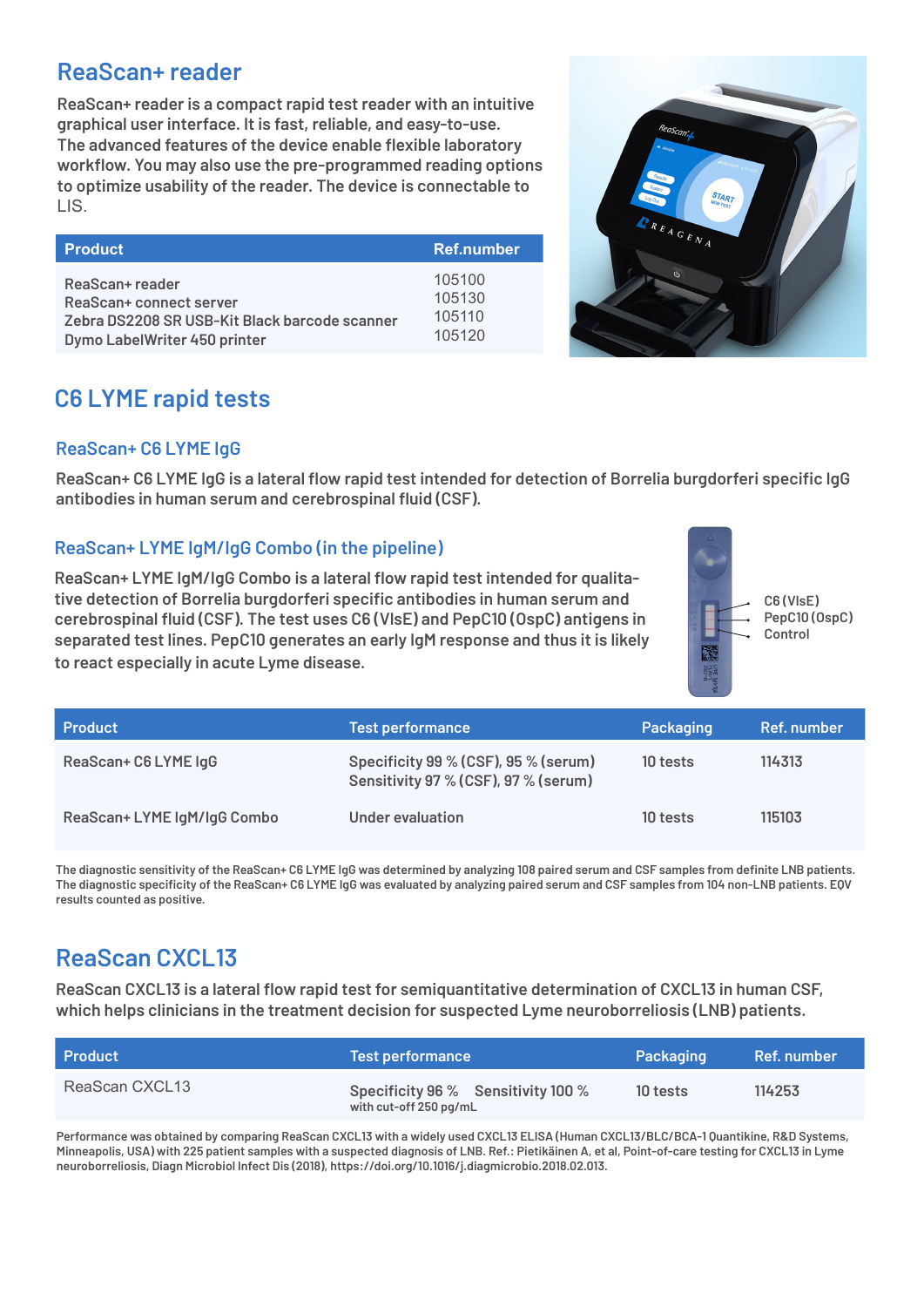#### **Lyme borreliosis and neuroborreliosis**

**Lyme borreliosis, also known as Lyme disease, is a tick-transmitted infectious disease caused by the spirochete Borrelia burgdorferi sensu lato. In Europe and Eurasia, the infections are caused by Borrelia afzelii, Borrelia garinii and Borrelia burgdorferi sensu stricto. In North America, Borrelia burgdorferi sensu stricto is considered as the primary agent of LB.** 

**The most common initial sign of LB is the skin infection (erythema migrans; EM) at the site of a tick bite. If left untreated, Borrelia sphirochetes are capable of spreading to multiple tissues and organs leading to disseminated stage manifestations, namely infection of the nervous system (Lyme neuroborreliosis, LNB), infection of the joints (Lyme arthritis), borrelial lymphocytoma, chronic skin disorders (acrodermatitis chronica atrophicans, ACA), and Lyme carditis. There is no effective vaccine currently available to prevent LB, but the most LB and LNB cases can be treated successfully with antibiotics.**



#### **C6 and CXCL13 in diagnostics of Lyme disease**

**The diagnosis of LB and LNB relies on a combination of clinical and laboratory findings. C6 peptide, derived from the VlsE surface protein of borrelia, is an early-phase IgG antigen. Thus, C6 peptide based serological tests are suitable for the diagnostics of both early and disseminated LB. C6 peptide antigen is highly immunogenic. It is specific for Borrelia strains causing Lyme disease, as C6 peptide is not found in other infectious organisms. ReaScan+ C6 LYME IgG test can detect different B. burgdorferi species (Borrelia afzelii, Borrelia garinii and Borrelia burgdorferi sensu stricto).** 

**The chemokine CXCL13 has been shown to be elevated in the CSF of patients with early Lyme neuroborreliosis, even before the development of intrathecal antibodies against borrelia. The increase of CXCL13 concentration in CSF during early LNB is significant; the CSF chemokine level in healthy individuals is very low, while in LNB patients CXCL13 concentration is usually more than 100-1000 times higher.**

**Similar levels of CXCL13 as seen in LNB have been observed e.g. in patients with CNS lymphoma, tuberculous meningitis and neurosyphilis. CXCL13 is considered as an activity marker, as CXCL13 level falls rapidly within a few weeks after the intitiation of successful antibiotic therapy.**

**Ref.: Pietikäinen et al. 2022. Clinical performance and analytical accuracy of a C6 peptide-based point-of-care lateral flow immunoassay in Lyme borreliosis serology, Diagn Microbiol Inf Dis 103.**

**Ref.: Haglund S et al. CXCL13 in laboratory diagnosis of Lyme neuroborreliosisthe performance of the recomBead and ReaScan CXCL13 assays in human cerebrospinal fluid samples. Eur J Clin Microbiol Infect Dis. 2021 Oct 9. doi: 10.1007/s10096-021-04350-y.**

**Ref.: Ziegler et al. Comparative Analysis of the Euroimmun CXCL13 Enzyme-LInked Immonosorbent Assay and the ReaScan Lateral Flow Immunoassay for Diagnosis of Lyme Neuroborreliosis. J Clin Microbiol. 2020 Aug 24;58(9):e002707-20.**

**Ref.: Nigrovic LE et al. 2019. Higher C6 enzyme immunoassay index values correlate with a diagnosis of noncutaneous Lyme disease. Diagn Microbiol Infect Dis. Jun;94(2):160-164.**

**Ref.: Pietikäinen A et al. 2018. Point-of-care testing for CXCL13 in Lyme neuroborreliosis. Diagn Microbiol Infect Dis. Jul;91(3):226-228**